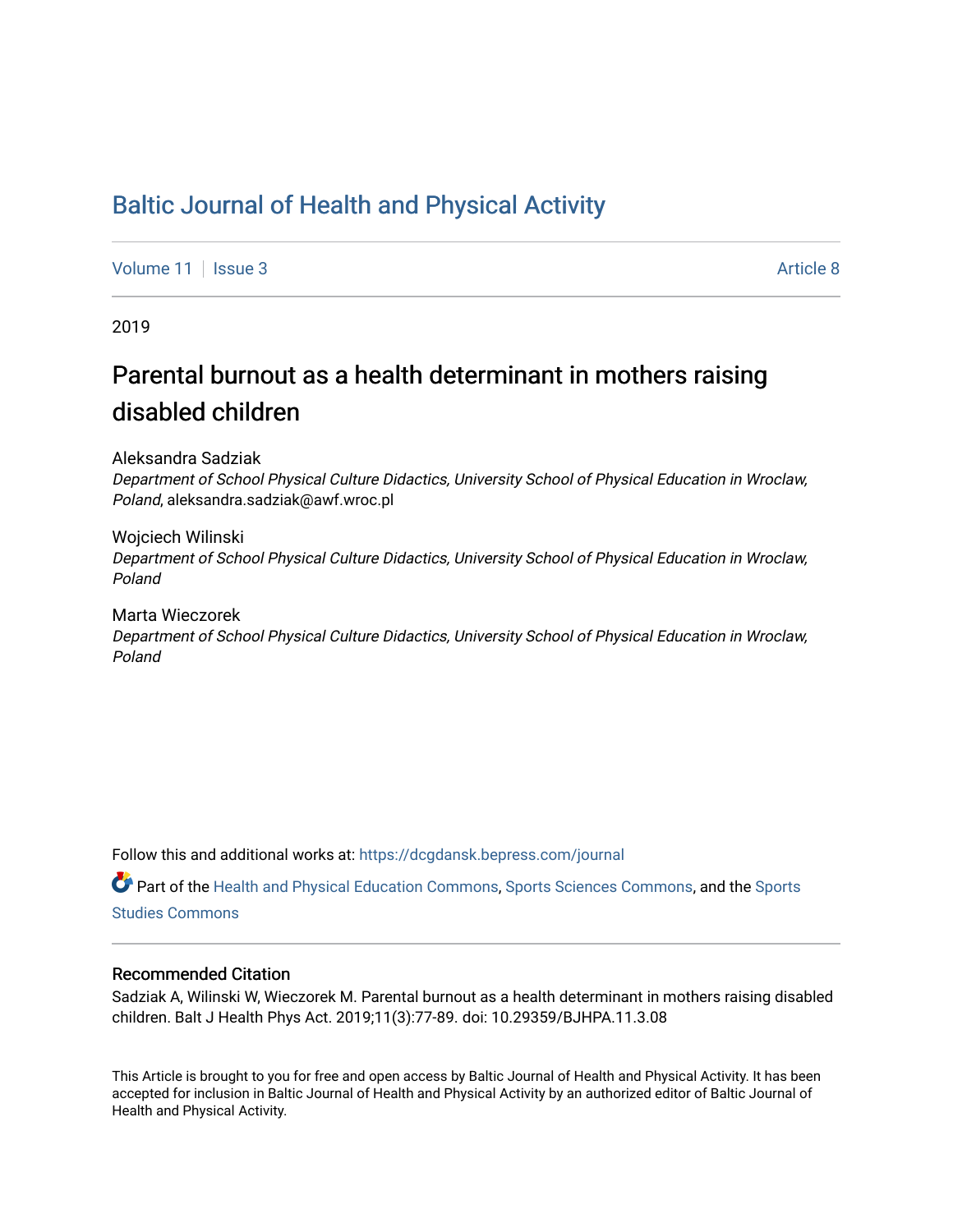# **Parental burnout as a health determinant in mothers raising disabled children**

**Aleksandra Sadziak ABEF, Wojciech Wiliński CDF, Marta Wieczorek ADE Authors' Contribution:**

University School of Physical Education in Wrocław, Poland

Department of School Physical Culture Didactics,

**A** Study Design

**B** Data Collection

**C** Statistical Analysis

**D** Data Interpretation

**E** Manuscript Preparation

**abstract**

**F** Literature Search

**G** Funds Collection

|                              | Background: The aim of the study was to determine and compare the current risk of parental burnout in mothers of<br>children with autism and with mild and moderate intellectual disabilities.                                                                                                                                                                                                                                                                                                                                                                                                                                                                                                                                                                                                                                                                |
|------------------------------|---------------------------------------------------------------------------------------------------------------------------------------------------------------------------------------------------------------------------------------------------------------------------------------------------------------------------------------------------------------------------------------------------------------------------------------------------------------------------------------------------------------------------------------------------------------------------------------------------------------------------------------------------------------------------------------------------------------------------------------------------------------------------------------------------------------------------------------------------------------|
| <b>Material and methods:</b> | The study was conducted among 30 mothers of children with autism, 30 mothers of children with<br>moderate intellectual disabilities and 20 mothers of children with mild intellectual disabilities. A<br>diagnostic survey was the research method, a survey was the technique used, and the Parental Burnout<br>Questionnaire by M. Sekułowicz and P. Kwiatkowski was the applied research tool.                                                                                                                                                                                                                                                                                                                                                                                                                                                             |
| <b>Results:</b>              | The average level of parental burnout risk significantly differentiates the investigated mothers due to the<br>type of the child's disability. The lowest risk of parental burnout is shown in mothers of children with autism,<br>a slightly higher risk is characteristic of mothers of children with moderate and mild intellectual disabilities,<br>respectively.                                                                                                                                                                                                                                                                                                                                                                                                                                                                                         |
| <b>Conclusions:</b>          | Mothers of children with autism and with moderate and mild intellectual disabilities show a low level<br>of the parental burnout risk, which may indicate they are about to achieve the stage of constructive<br>adaptation to the situation of having a child with a disability.                                                                                                                                                                                                                                                                                                                                                                                                                                                                                                                                                                             |
| Key words:                   | parental burnout, stress, mothers, intellectual disability, autism.                                                                                                                                                                                                                                                                                                                                                                                                                                                                                                                                                                                                                                                                                                                                                                                           |
| article details              |                                                                                                                                                                                                                                                                                                                                                                                                                                                                                                                                                                                                                                                                                                                                                                                                                                                               |
|                              | Article statistics: Word count: 4,514; Tables: 1; Figures: 3; References: 59                                                                                                                                                                                                                                                                                                                                                                                                                                                                                                                                                                                                                                                                                                                                                                                  |
|                              | Received: May 2019; Accepted: July 2019; Published: September 2019                                                                                                                                                                                                                                                                                                                                                                                                                                                                                                                                                                                                                                                                                                                                                                                            |
|                              | Full-text PDF: http://www.balticsportscience.com                                                                                                                                                                                                                                                                                                                                                                                                                                                                                                                                                                                                                                                                                                                                                                                                              |
| Copyright                    | © Gdansk University of Physical Education and Sport, Poland                                                                                                                                                                                                                                                                                                                                                                                                                                                                                                                                                                                                                                                                                                                                                                                                   |
| Indexation:                  | Celdes, Clarivate Analytics Emerging Sources Citation Index (ESCI), CNKI Scholar (China National Knowledge<br>Infrastructure), CNPIEC, De Gruyter - IBR (International Bibliography of Reviews of Scholarly Literature in<br>the Humanities and Social Sciences), De Gruyter - IBZ (International Bibliography of Periodical Literature<br>in the Humanities and Social Sciences), DOAJ, EBSCO - Central & Eastern European Academic Source, EBSCO<br>- SPORTDiscus, EBSCO Discovery Service, Google Scholar, Index Copernicus, J-Gate, Naviga (Softweco, Primo<br>Central (ExLibris), ProQuest - Family Health, ProQuest - Health & Medical Complete, ProQuest - Illustrata: Health<br>Sciences, ProQuest - Nursing & Allied Health Source, Summon (Serials Solutions/ProQuest, TDOne (TDNet), Ulrich's<br>Periodicals Directory/ulrichsweb, WorldCat (OCLC) |
| <b>Funding:</b>              | This research received no specific grant from any funding agency in the public, commercial, or not-for-profit sectors.                                                                                                                                                                                                                                                                                                                                                                                                                                                                                                                                                                                                                                                                                                                                        |
|                              | <b>Conflict of interests:</b> Authors have declared that no competing interest exists.                                                                                                                                                                                                                                                                                                                                                                                                                                                                                                                                                                                                                                                                                                                                                                        |
| <b>Corresponding author:</b> | Corresponding author: Aleksandra Sadziak, Department of Physical Culture Education, ul. Witelona 25, 51-617 Wrocław,<br>Poland; e-mail: aleksandra.sadziak@awf.wroc.pl, phone: 508946392.                                                                                                                                                                                                                                                                                                                                                                                                                                                                                                                                                                                                                                                                     |
| <b>Open Access License:</b>  | This is an open access article distributed under the terms of the Creative Commons Attribution-Non-commercial 4.0<br>International (http://creativecommons.org/licenses/by-nc/4.0/), which permits use, distribution, and reproduction in any                                                                                                                                                                                                                                                                                                                                                                                                                                                                                                                                                                                                                 |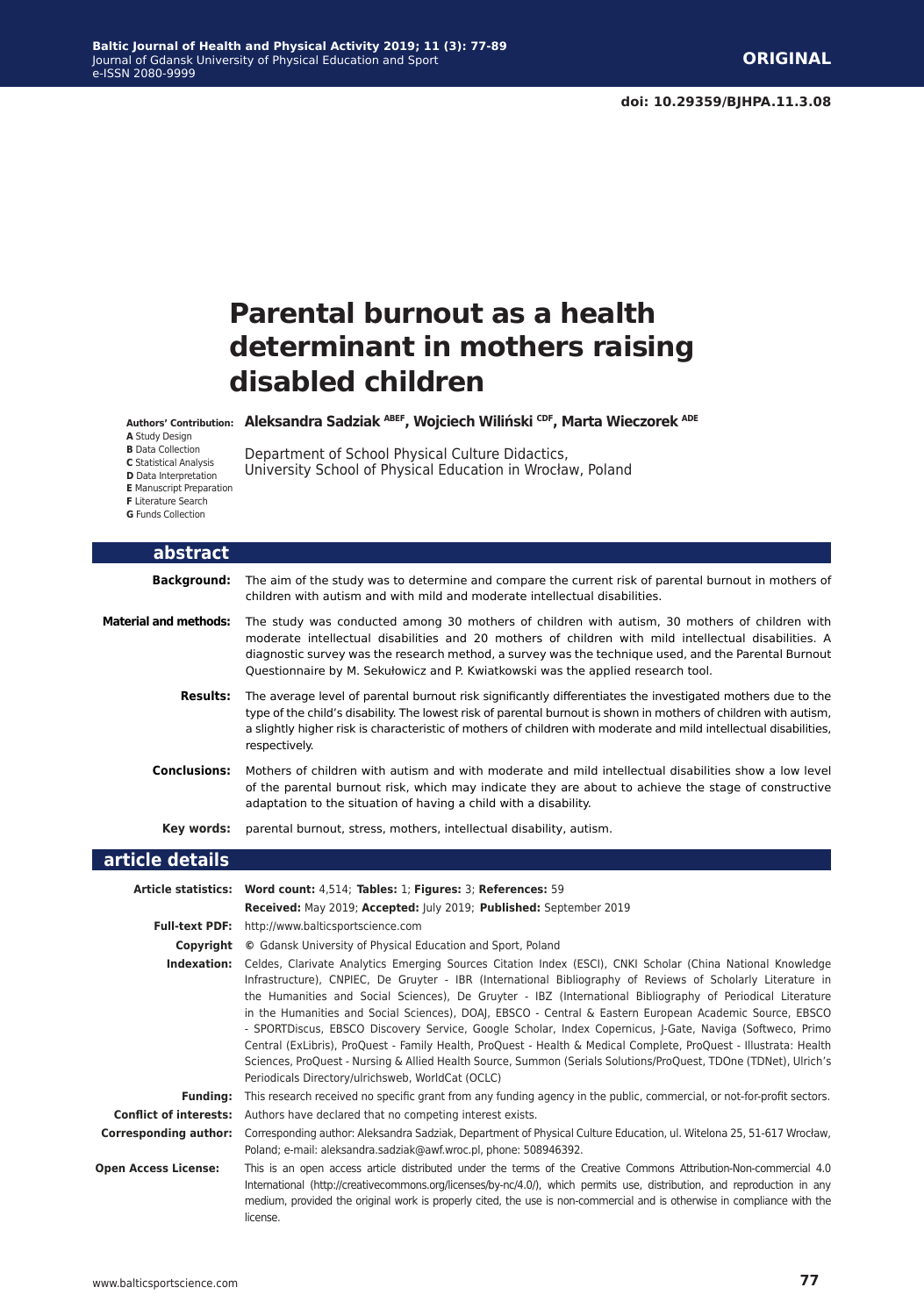## **introduction**

Parenthood is considered as one of the most demanding [1] and difficult challenges facing adults which are more and more frequently met without sufficient preparation and any support of the closest family members [2]. Being a parent is associated with significant mental and physical strain that is often a source of stress, which may lead to parental burnout [3]. It is a consequence of the continued need to adjust to the needs of the child, while at the same time reducing the time that parents could spend on their personal development or relaxation thus enabling their psychophysical regeneration and determining the comfort of parents' living [4]. It should not be equated with parental stress only, or confused with depression. Parental burnout should be placed in the continuum between stress and depression [2, 5]. Its presence is considered to be the factor that impairs parents' health [6]. The most serious consequences of parental burnout are: cardiovascular diseases and inflammatory processes of the digestive tract [7–10] and asthma, allergies, migraine [11] and cognitive disorders [12]. However, parental burnout is not a process that takes place in a repeatable manner in all parents but pertains to individual psychosomatic disorders characterised by a state of mental and physical exhaustion that arises from sudden exacerbation of problems, emotional stress, failures that, when accumulated, become difficult to control [13].

Sullivan [14] believes that there are specific situations and circumstances which intensify the process of parental burnout, such as the need to provide continuous care to a person having severe health problems or behavioural disorders [14]. Parents who take care of their sick or disabled children are in a specific and extremely difficult situation [15–17].

The birth of a child with a disability in the family changes its functioning completely. Parents who find out about their child's disability experience many negative emotions, which leads to disruptions in family relations. Parents are required to provide continuous and systematic childcare without any time to rest, which is exacerbated by the specificity of functioning of disabled children. Consequently, parents experience a loss of energy increasing as a result of permanent parental stress caused by excessive requirements faced when raising children with disabilities [18, 19]. Mrugalska [20] even refers to a crisis that appears in such difficult and unexpected circumstances. It is indicative of the exposure to the new difficult situation which is accompanied by concerns about the child's development and health, stress due to a shortage of information, embarrassment, no help from others and increasing physical fatigue that is the result of continuous mobilization and multiplying duties. Therefore, the research on parental burnout primarily focused on families with children with special needs seems justified [21–24]. They are the ones who need the specific support first followed by taking measures that may improve their functioning. It is worth noting that parental burnout is an exceptionally common problem, since according to the research by Roskam and Mikołajczak [19], this situation affects up to 14% parents of healthy children.

The authors of the research on parental burnout show the relationship that distinguishes mothers, particularly vulnerable to parental burnout [24, 17, 25]. This ay be due to the higher self-assessment responses in fathers, a lower number of stress symptoms and the consequence of the traditional division of roles in the family in which the mother is primarily responsible for the care and education of the child. Sekułowicz [26] points out that living with a child with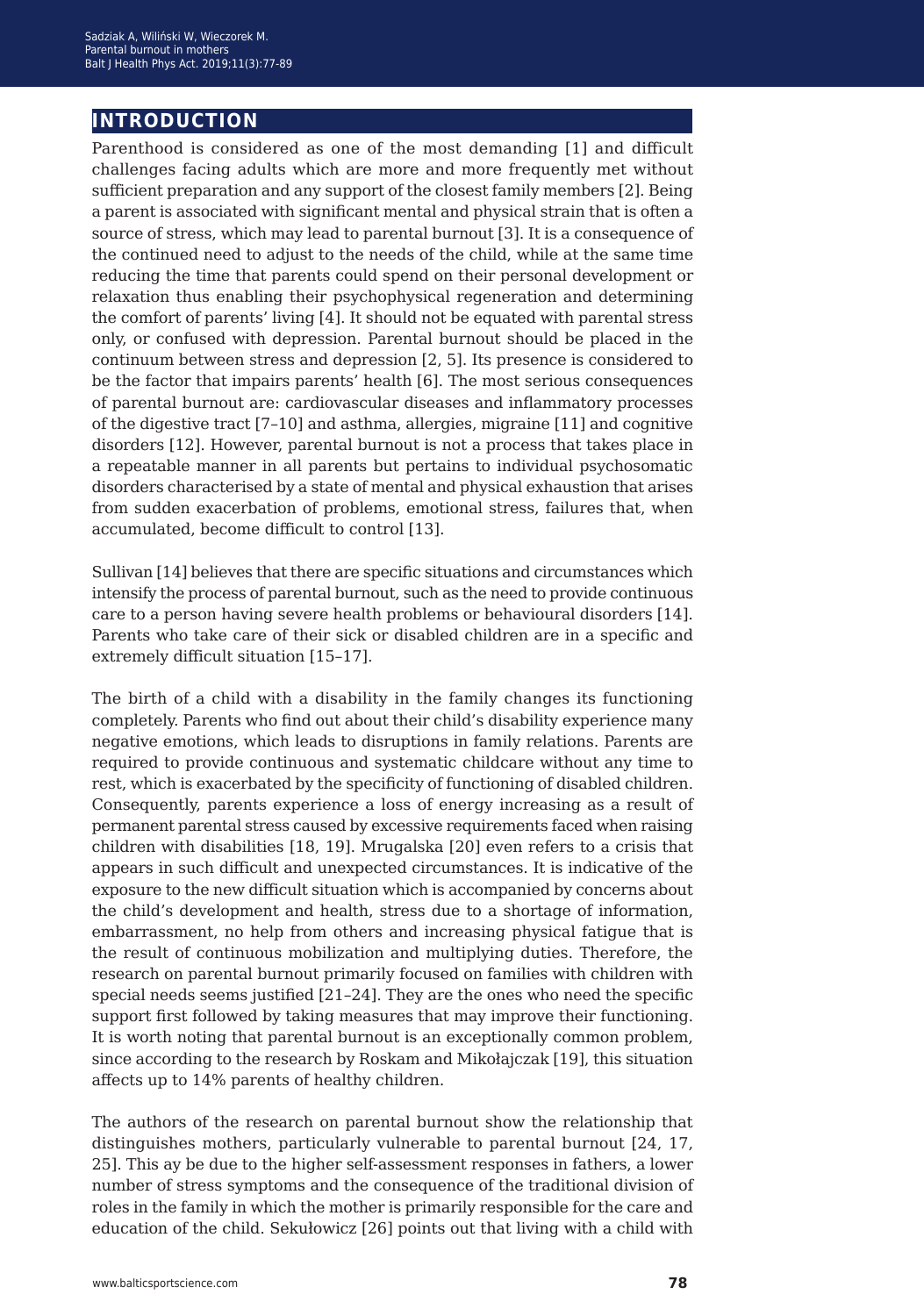disabilities requires many sacrifices, which mainly pertains to the child's mother. Then, these mothers often perceive their situation as hopeless and are not able to deal with all the hardships associated with raising children with special needs. The birth of a child with a disability for mothers implies a permanent change of their social and existential situation. It must be emphasized that mothers have no choice and they make a sacrifice for their disabled child, abandon their own plans, work or investment in their own development. The overarching concern for them is the health and welfare of their child with disabilities [1]. Mothers of children with developmental disorders may not feel high quality women as they experience endless sorrow, regret and a sense of guilt caused by their child's disability [27]. The real life situation forces mothers to take the role of a carer/ guardian, therapist and nurse, even though they are not adequately prepared for that. They accept the whole burden of duties pertaining to education and care of their children with disabilities, which may lead, for example, to the loss of personal autonomy [1, 28].

A problem that is interesting and very difficult to capture cognitively is the level of parental burnout due to the type of the child's disability. One of the studies by Pisula [29] controlled the intensity of factors contributing to the occurrence of parental burnout in statements made by parents of children with ASD and children with Down syndrome. In the results, Pisula [29] stated that as regards thirteen (out of fifteen evaluated) factors, parents of children with autism obtained higher results than parents of children with Down syndrome (e.g. sense of isolation and the lack of assistance, the feeling of confusion as to the child's possibilities, physical fatigue, frustration). Based on the author's opinion, parents of children with ASD suffer particularly from the lack of knowledge and capabilities with regard to the upbringing of their child. It suggests that parents raising children with ASD are particularly vulnerable to difficulties in tackling problems in the family and, in effect, they are more vulnerable to the occurrence of parental burnout symptoms. The results of other studies also suggest that parents of children with ASD experience greater stress than parents of children with other developmental disorders and with Down syndrome [30,31]. ASD that is clinically stable is an exceptionally severe disorder for parents who are not able to face it without the assistance of consultants and specialists. A big difficulty is a lack of any signs of commitment on the part of the child, noticeable for example as an early disturbance of non-verbal communication. In addition, the problem consists in untypical child's behaviours that are incomprehensible to other people, such as the rigid patterns of activity, resistance to changes in the environment, an increased amount of ritual operations, cognitive and motion stereotypies. Children with autism are often: hyperactive, aggressive towards each other and others. Parents do not always know the cause of such behaviour and are also not able to anticipate more difficult behaviours of their child [32]. An additional problem is the lack of universal therapeutic efforts that would provide e.g. a reduction in the frequency of occurrence of challenging behaviours or would help to develop communication. The reason for it is that, although each child with autism shows similar clinical symptoms, the combination of them together with individual personality traits, the stage of development and factors related to the environment in which they function result in the fact that every case of a child with autism should be considered separately.

The undertaken notion of specific difficulties with which mothers of children with autism are faced is of importance also to the authors of this paper. The question whether the experience of being a mother of a child with autism is associated with a greater level of parental burnout risk in comparison with mothers of children with intellectual disabilities seem to be especially interesting to them. This seems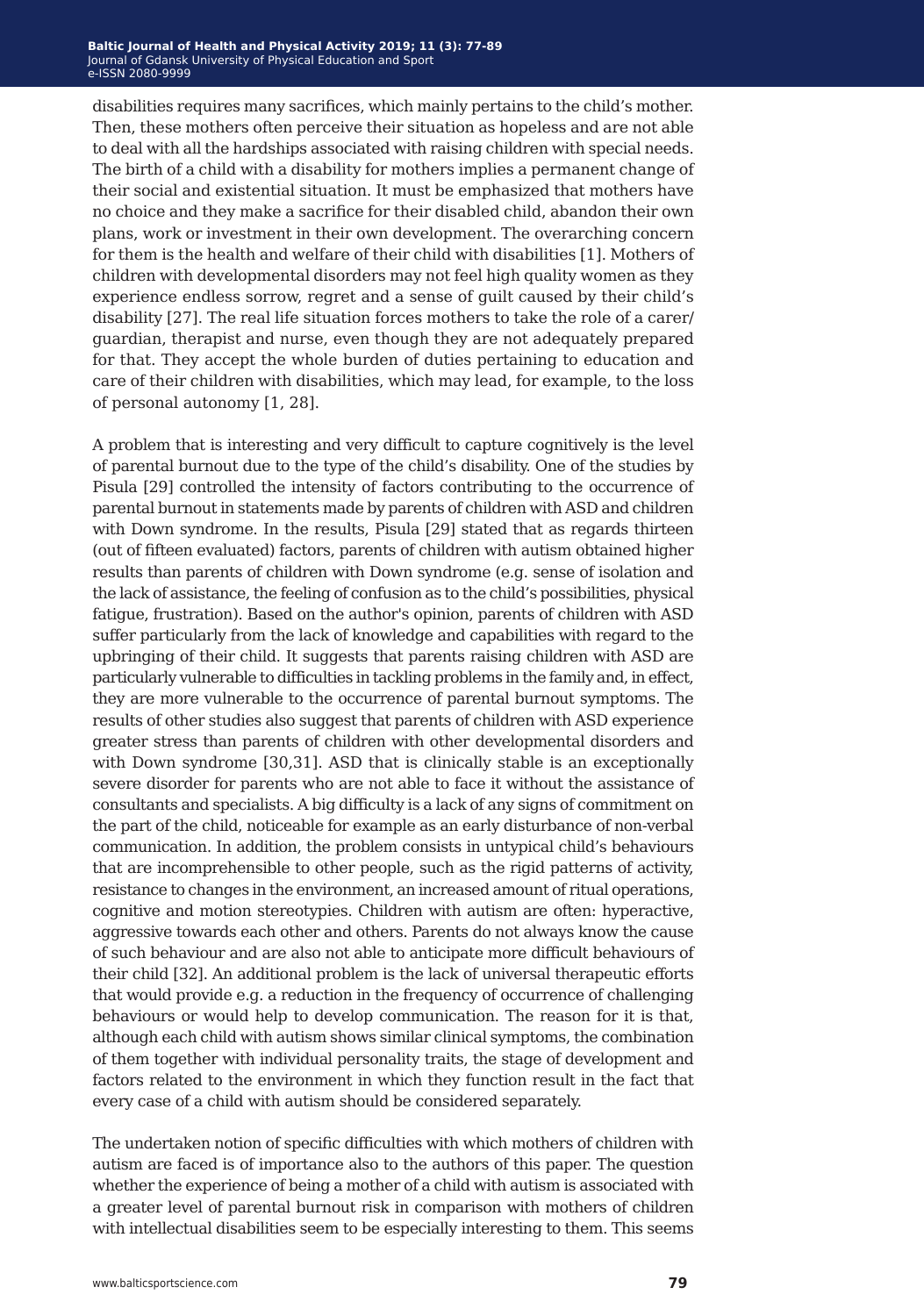of importance as from 2010 in Poland determination [statement] of the degree of disability due to pervasive disorders (12-C code) was introduced [33], which is just one of the many signals that the problem of diagnosis [34] and therapies that are increasingly technologically advanced e.g. in the area of medicine dedicated to autism spectrum disorders [35] are the centre of social attention. For this purpose, the research problem was formulated, namely determination of the actual parental burnout risk in mothers of children with autism and moderate and mild intellectual disabilities.

In order to verify the undertaken research problem, the following questions were formulated:

- 1. Are mothers of children with autism and with mild and moderate intellectual disabilities at risk of parental burnout?
- 2. Is the level of parental burnout risk different among the mothers of children with autism and those of children with mild and moderate intellectual disabilities?

### **material and methods**

#### **subjects**

The study took place among 80 mothers of children with disabilities, including 30 mothers of children with autism, 30 mothers of children with moderate intellectual disabilities and 20 mothers of children with mild intellectual disabilities<sup>1</sup>. The children of investigated mothers attended special schools in Wrocław (Lower Silesia). Children with autism - in the statement on their special educational needs – had an entry indicating the concurrent moderate or significant intellectual disability. The age of children with autism whose mothers were investigated ranges from 8 to 24 years; the age of children with both mild and moderate intellectual disabilities is between 8 to 15 years (Table 1).

|  | Table 1. Characteristics of the test group |  |  |
|--|--------------------------------------------|--|--|
|--|--------------------------------------------|--|--|

|                                             | Mothers of children<br>with autism | Mothers of children<br>with moderate ID* | Mothers of children<br>with mild $ID*$ |
|---------------------------------------------|------------------------------------|------------------------------------------|----------------------------------------|
| Number of mothers                           | 30                                 | 30                                       | 20                                     |
| Education of mothers<br>[degree and number] | Secondary = $8$<br>Higher = 22     | data not available                       | data not available                     |
| Child's age [years]                         | $M = 13.83$<br>$SD = 3.68$         | $8 - 15$ **                              | $8-15$ **                              |

\*ID – intellectual disabilities

\*\* only information on the age range of children with moderate and mild intellectual disabilities is available [36]

#### **study organisation and methodology**

The study was carried out from January to March 2018. The applied research method was a diagnostic survey; the technique used was a questionnaire, whereas the research tool was the Parental Burnout Questionnaire by Sekułowicz and Kwiatkowski [37]. The questionnaire was developed as a screening tool, so that one could evaluate the risk of parental burnout and is intended to take speedier action in the area of assistance for parents and entire families. It includes 12 items which consist of two subscales: emotional exhaustion and helplessness.

<sup>&</sup>lt;sup>1</sup> The data on the assessment of the risk of parental burnout among mothers of children with mild and moderate intellectual disabilities come from the unpublished master's thesis by Alicja Więcław, M.A., on: Parental burnout in mothers of children with intellectual disabilities, supervised by: Prof. Marta Wieczorek, PhD AWF (University School of Physical Education in Wrocław, 2018) [36].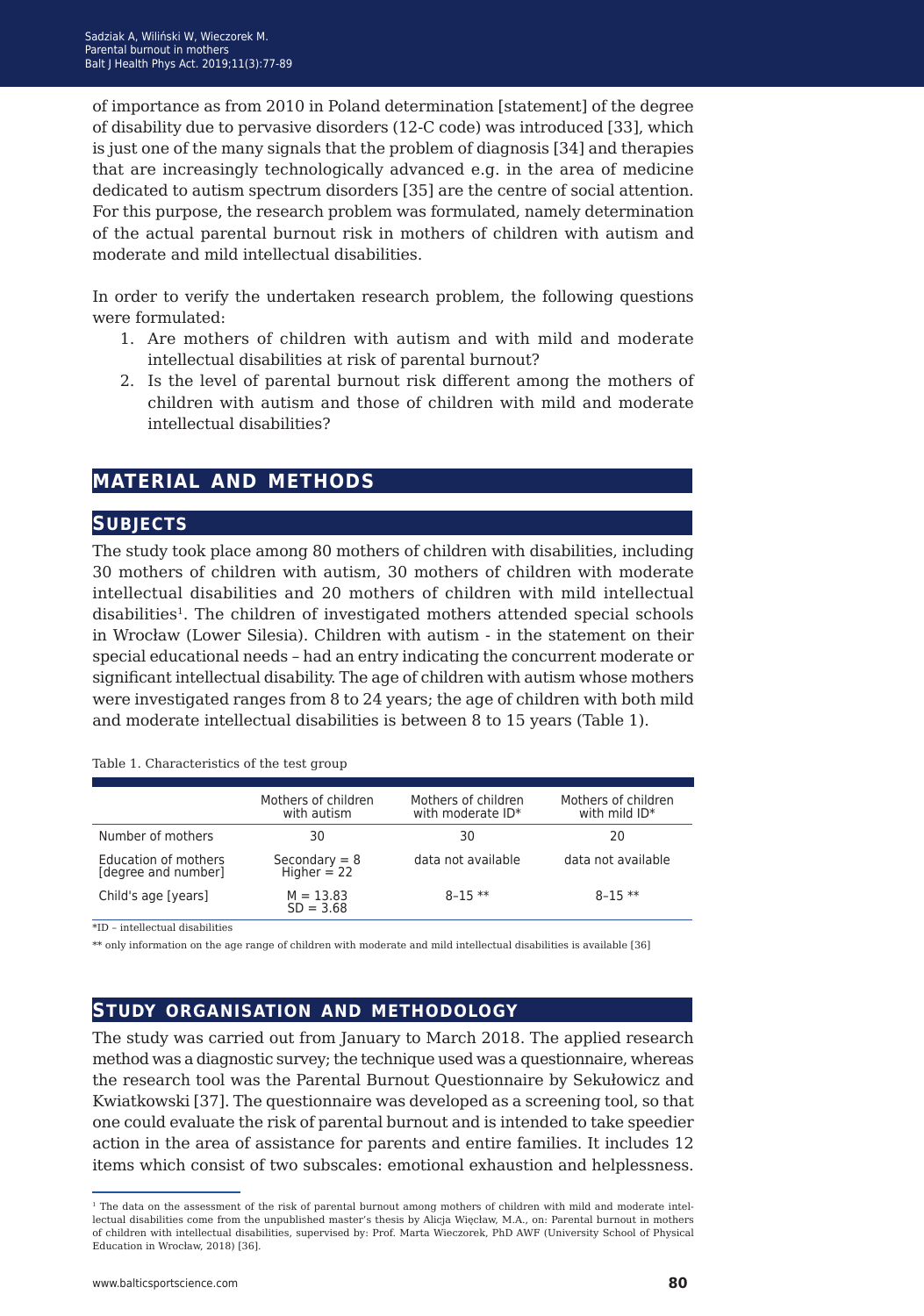Parents make estimates based on a 4-step scale – to what extent the statement pertains to their situation (1 – very often 2 – sometimes 3 – rarely; 4 – never). The tool enables us to sum up the results of both subscales into one general indicator, describing the level (indicating the risk) of parental burnout. Both subscales have satisfactory internal consistency (Cronbach's Alfa > 0.80) [37]. Sekułowicz [38] assumed that a high risk of parental burnout occurs in subjects who obtain the average value of general indicator of parental burnout below 25 points. The range between 25 and 36 points translates into a low risk of parental burnout, and above 36 points signifies a very low risk. This means that the higher the average values in questionnaire subscales (emotional exhaustion and helplessness) and the general indicator (both subscales combined) are achieved by subjects, the lesser the risk of parental burnout is.

The data obtained were subjected three times to one-way ANOVA based on the following formula: 3 (type of child's disability: autism vs. moderate intellectual disability vs. mild intellectual disability) separately for dependent variables: the level of parental burnout (general indicator) and emotional exhaustion and helplessness (subscales of the questionnaire) in mothers of children of disabilities. The calculation was performed using the Statistica data analysis system.

#### **results**

ANOVA showed the statistically significant main effect *F*(6.150)=5,2716;  $p < 0.001$ ;  $\eta^2 = 0.09$ , which indicates that the average level of parental burnout risk differentiates investigated mothers due to the type of the child's disability. The post-hoc analysis using the Bonferroni correction showed statistically significant differences in the compared groups of mothers. The lowest risk of parental burnout is shown by mothers of children with autism  $(M = 32.5; SD =$ 5.03), whereas the highest one is presented by mothers of children with moderate  $(M = 27.2; SD = 8.81)$  and mild  $(M = 28.7; M = 8.47)$  intellectual disabilities. The statistically significant differences were observed between mothers of children with autism and mothers of children with moderate intellectual disabilities. The results indicate a low risk of parental burnout in all investigated mothers, although the results obtained by mothers of children with mild and moderate intellectual disabilities show a tendency toward the threshold values (M < 25) pointing to the high risk of parental efficacy crisis [51] (Fig. 1).

Each of the Parental Burnout Questionnaire subscales was analysed using one-way analysis of variance. For the emotional exhaustion subscale ANOVA showed the statistically significant main effect  $F(6.150) = 5{,}2716$ ;  $p < 0.001$ ;  $p^2 = 0.22$ , which indicates that the emotional exhaustion is different in investigated mothers due to the type of their child's disability. The post-hoc analysis using the Bonferroni correction confirmed the statistical significance of certain differences in the compared groups of mothers. The obtained model of results shows that the lowest level of emotional exhaustion is present in mothers of children with autism ( $M = 18.4$ ; SD = 2.32), and the highest level of emotional exhaustion occurs in mothers of children with moderate ( $M = 13.96$ ; SD = 4.45) and mild  $(M = 14.75; SD = 4.78)$  intellectual disabilities. Only the mean values regarding the level of emotional exhaustion in the above-mentioned mothers of children with autism and moderate intellectual disabilities differ from each other in a statistically significant manner (Fig. 2).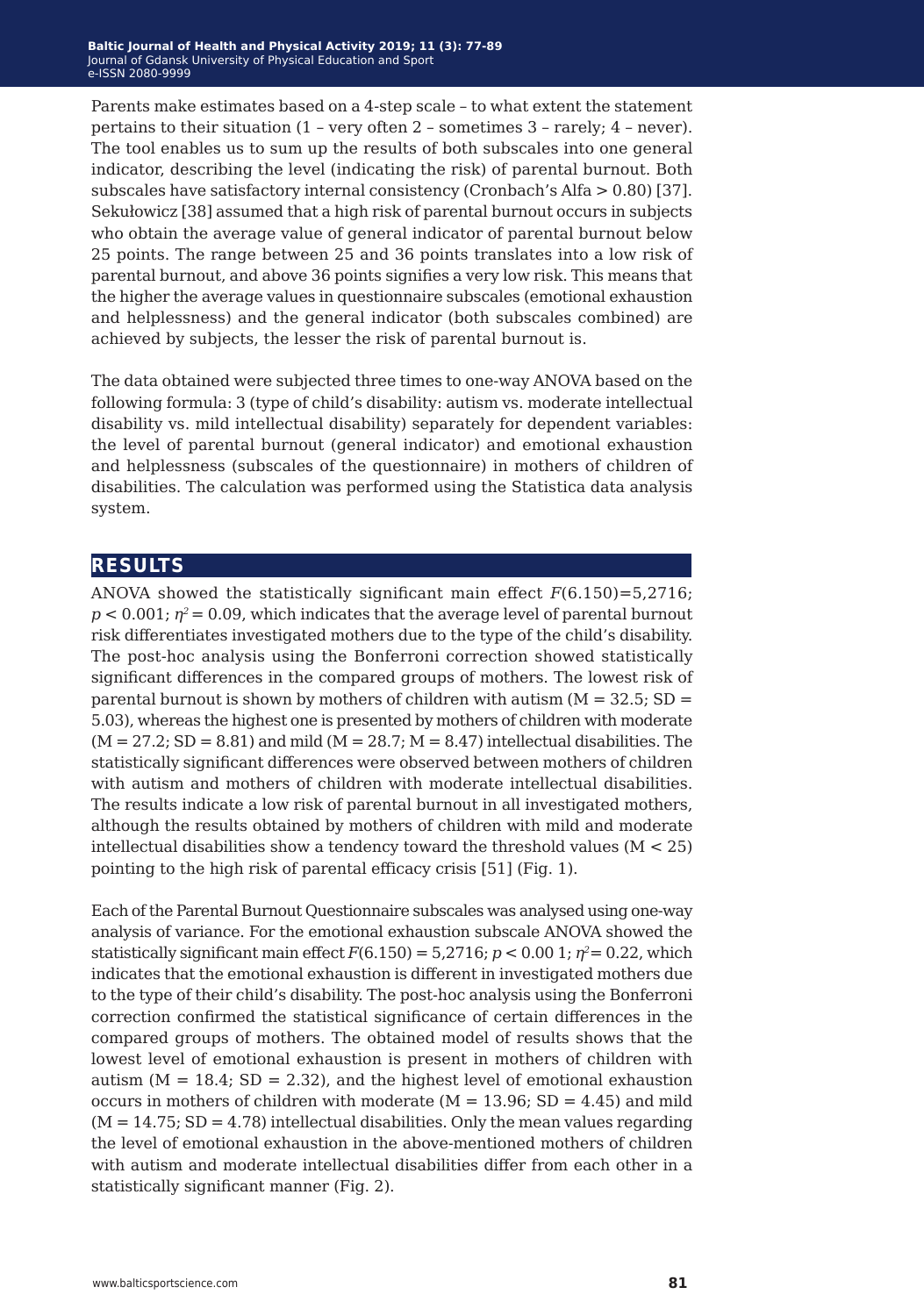

\*Mean values without a common letter marking are statistically significant at least at the level of 0.05 (post-hoc analysis with Bonferroni correction).

Notice: the higher the average value, the lower the risk of parental burnout.

autism - mothers of children with autism,

moderate ID - mothers of children with moderate intellectual disabilities

mild ID - mothers of children with mild intellectual disabilities

Fig. 1. The mean level of parental burnout risk in investigated mothers depending on the type of their children's disability



\*Mean values without a common letter marking are statistically significant, at least at the level of 0.05 (post-hoc analysis using the Bonferroni correction).

Notice: the higher the average value, the lesser the risk of parental burnout.

autism - mothers of children with autism

moderate ID - mothers of children with moderate intellectual disabilities

mild ID - mothers of children with mild intellectual disabilities

Fig. 2. The mean level of emotional exhaustion in investigated mothers depending on the type of their children's disability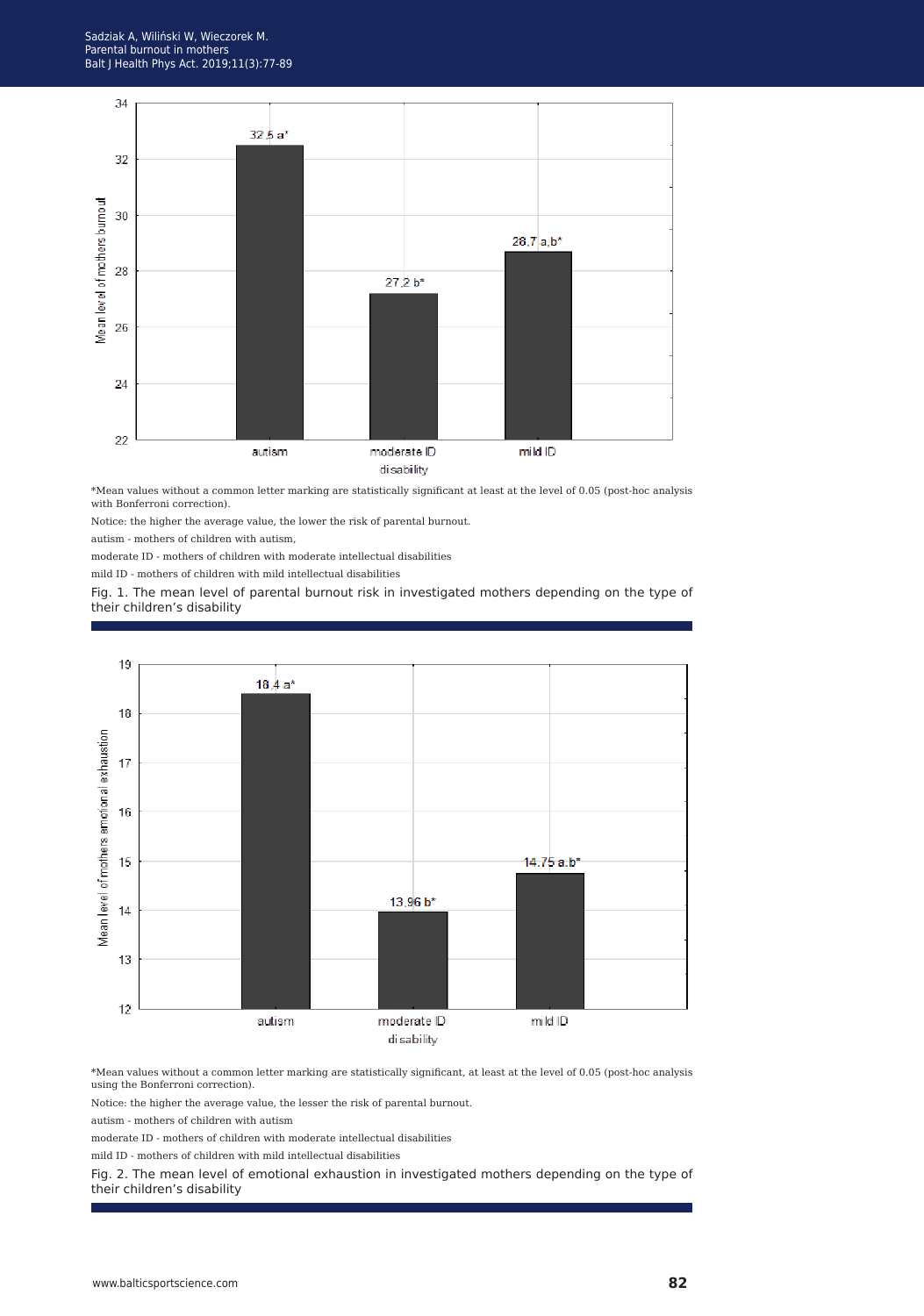For the helplessness subscale, ANOVA revealed the statistically significant main effect  $F(6,150) = 5,2716$ ;  $p < 0.001$ ;  $p^2 = 0.04$ , which indicates that the helplessness divides the investigated mothers due to the type of their child's disability. The post hoc analysis with the use of the Bonferroni correction taking into account the number of comparisons made did not reveal statically significant differences in the compared groups of mothers. The lowest level of helplessness was found in mothers of children with autism  $(M = 15.1; SD = 3.13)$ , and the highest one in mothers of children with moderate ( $M = 13.6$ ; SD = 4.64) and mild ( $M = 14.0$ ; SD = 4.27) intellectual disabilities, respectively (Fig. 3).



\*Mean values without a common letter marking are statistically significant at least at the level of 0.05 (post-hoc analysis with the use of Bonferroni correction).

Notice: the higher the mean value, the lesser the risk of parental burnout.

autism - mothers of children with autism

moderate ID - mothers of children with moderate intellectual disabilities

mild ID- mothers of children with mild intellectual disabilities

Fig. 3. The mean level of helplessness in investigated mothers depending on the type of their child's disability

#### **discussion**

Disabilities in children change the functioning of entire families, which may prevent living a comfortable life, especially for the child's parents, although this is by no means the rule [39]. In the present study, the authors made an attempt to estimate the extent to which the child's disability can contribute to the parental burnout in investigated mothers and to determine whether its level is associated with the type of the child's disability. On the basis of the investigation of the problems undertaken in the literature, the level of the risk of parental burnout might seem to be high in investigated mothers due to their situation. Mothers of children with disabilities are a group that is most vulnerable to the risk of parental burnout [1,19], which is caused by overburdening with longterm care and the responsibility for treatment and upbringing of a child with a disability. Often, mothers themselves are faced with difficulties of everyday life; they become passive, lose their confidence in their own strength and the ability to improve their child's health. This leads to a sense of isolation and the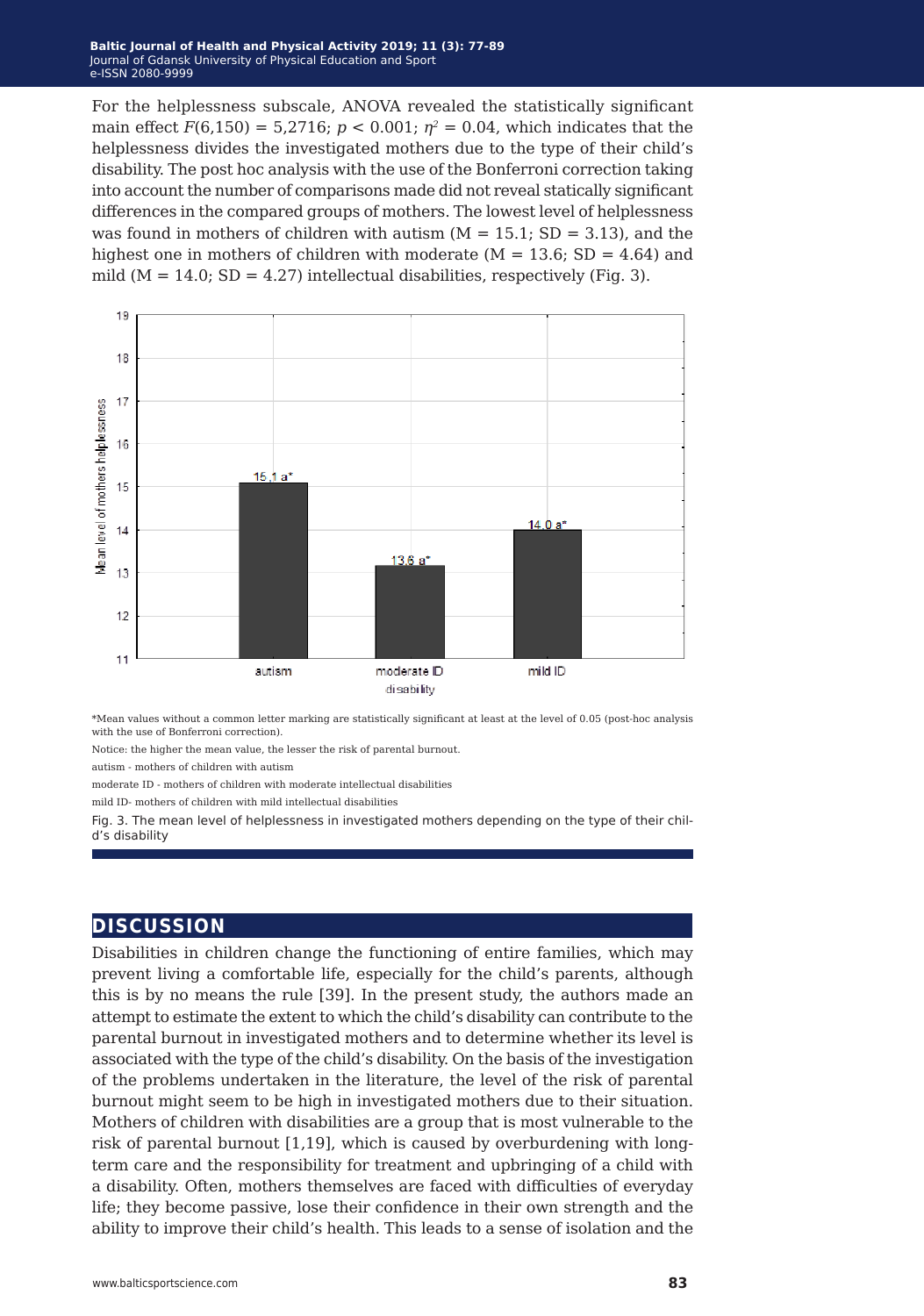desire to abandon the efforts associated with bringing up a disabled child which are ineffective. All this contributes to the emergence of an emotional crisis and further accumulation of the symptoms associated with low self-esteem; this initiates the process of parental burnout [19]. The authors' own research presented in this paper indicates a contrary effect. Regardless of the type of the child's disability (mothers of children with autism and mothers of children with mild and moderate intellectual disabilities), the risk of parental burnout in all the investigated mothers did not occur thus remaining at a low level. These results correspond with the research by Sekułowicz [38] who also showed a low risk of parental burnout in mothers of children with developmental disorders (intellectual disabilities, Down syndrome, cerebral palsy, autism spectrum disorders, rare genetic diseases). However, focusing solely on the comparison of parental burnout risk levels, which indicated only a low risk level – as regards parental burnout in the authors' own study, a significant difference was noted only among mothers of children with autism in relation to the group of mothers of children with moderate intellectual disabilities, which suggests that the type of the child's disability may be significant for initiating the process of parental burnout. The results obtained are, however, in opposition to the results of other authors who stressed the fact that the care of a child with autism has a particularly destabilising emotional effect on their carers/guardians and exposes them to multiplied stress [31, 40, 41, 42]. The level of stress experienced in this manner is not only higher in relation to that experienced by parents of healthy children, but also higher than in of parents of children with other disorders, including intellectual disabilities [39, 43, 44, 45]. Szmania [46] finds that parents of children with autism are a different group in many respects, since during the first few years of the child's life they observe correct or nearly correct development in their child. They plan the future of the child and the whole family, in which there is no place for any disability, whatsoever. Therefore, subsequently the actual problems connected with upbringing of children with autism, rapidly exhaust their psychophysical capabilities. In addition, negative experiences in parents of children with autism are intensified as a result of social stigmatization of their child, delayed diagnosis, a lack of adequate support of consultants and the growing isolation regarding their childcare [46]. It is worth noting, however, that the difference obtained by the authors indicating that mothers of children with autism can feel much less vulnerable to parental burnout than the parents of children with moderate intellectual disabilities is the same as the specific results concerning the emotional exhaustion of mothers (Fig. 2), which obviously corresponds with the results obtained by Dudek [47]. He proved that parents of children with autism, while coping with stress, apply the emotional style the least frequently (based on living emotions and trying to unload emotions), leading to rather worrying and wishful thinking than taking concrete action. No concentration on emotions in a stressful situation induced by the relationship with a child with autism may allow parents to maintain the emotional balance for a longer time. On the other hand, the lack of statistically significant differences regarding the helplessness subscale between mothers raising children with autism and with mild and moderate intellectual disabilities (Fig. 3) is in line with the explanation provided by Gosztyła and Prokopiak [48]. They claim that the level of isolation and loneliness in parents of children with autism spectrum and intellectual disabilities makes no distinction between these groups. Therefore, the possibility that the mothers investigated by the authors frequently faced with disabilities of their own child and in the fight against adversities use their personal resources that enable them to deal with difficulties of childcare and of education-related nature should also be taken into consideration in the discussion of results [49, 50]. When discussing the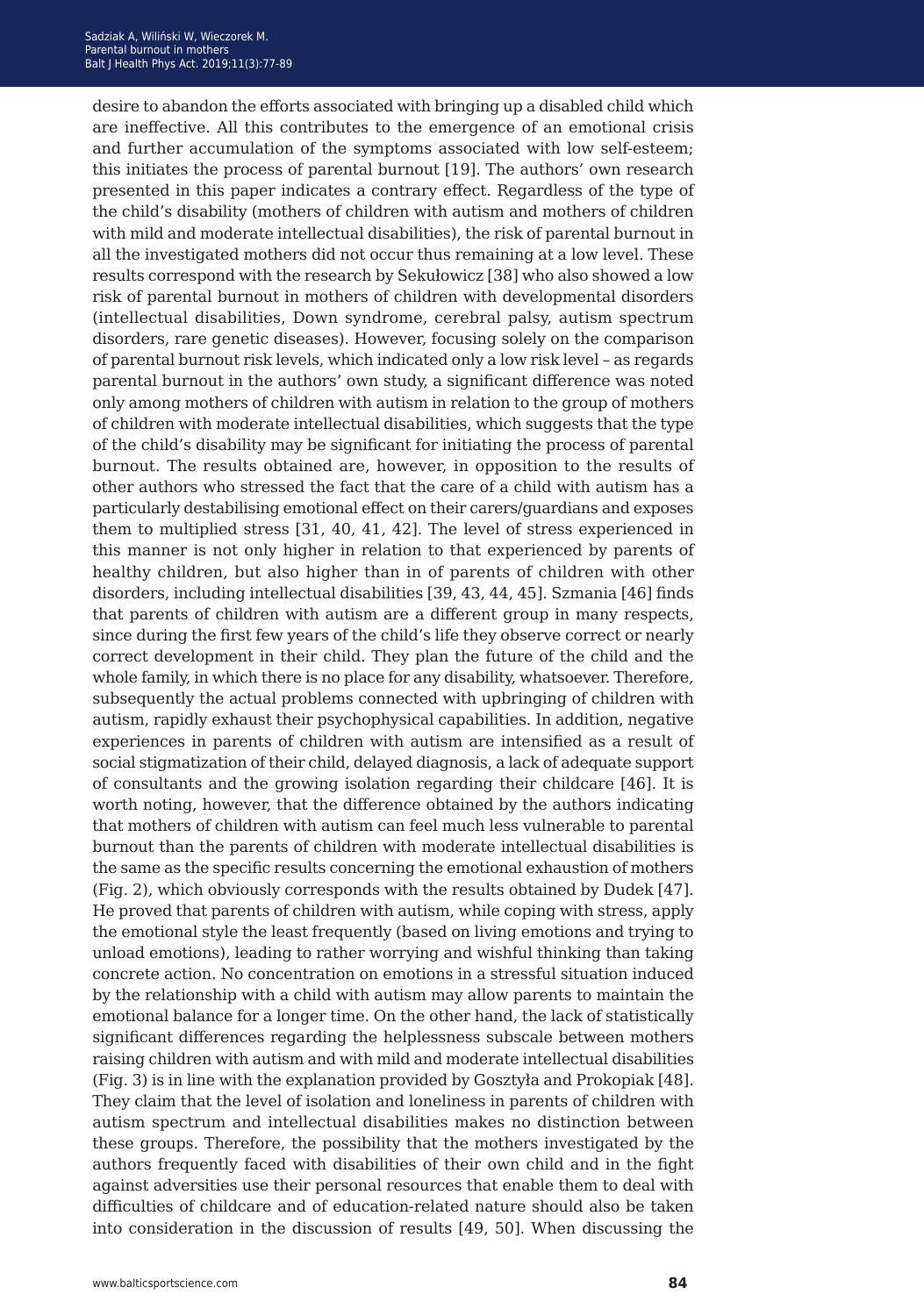risk of parental burnout, one should also mention the personality factors that help to anticipate them on the basis of high neuroticism and low diligence and agreeableness present at the same time in the parent concerned [51]. The involvement of fathers in their children's upbringing and sharing responsibilities together with the mother of the child are also important [49]. Research by Gosztyła [52] indicates that in addition to the presence and involvement of both parents in the education/upbringing of their child also the quality of their relationship is important. The stronger the bond between the parents, the more easily one can meet the needs of life with a child with a disability and especially with autism, which was shown in the author's research. Above all, a stable and rewarding relationship between parents is a precondition to the development of a child with autism. Another important issue is the fact that parents of one child with special educational needs and a single dysfunction experience fewer symptoms of parental burnout than parents of a child with many co-existing symptoms and parents of several disabled children (with one or more diseases) [53]. Within such a context, it can be assumed that mothers of children with moderate intellectual disabilities may face a greater number of different dysfunctions in their children than mothers of children with autism, although such a comparison, even carefully made, requires more empirical evidence [54], as it does not take into account the gravity or severity of the disorder which may ultimately determine the situation of a family raising a disabled child. Given the specificity of ASD relating to deficits in the sphere of showing socio-emotional reciprocity [55] and a lack of deficits enhanced in this area in persons with intellectual disabilities, it is worth considering to what extent each of these groups of disabled persons may be aware of the parental burnout in their parents and even feel responsible for its course [56]. Risking the conclusion that a child with intellectual disabilities is more emotionally involved than a child with autism, such a child may be expected to be in a disadvantaged developmental situation and thus to re-intensify the process of parental burnout. The age of the child can be a significant variable in the context of the risk of parental burnout as well. Among the subjects there are mothers of children with autism who have longer parental experience in relation to their children and also they present a lower risk of parental burnout. This may mean that they are more experienced in the role of a parent; therefore, they have developed ways to cope with many difficulties related to the care of their disabled child. In some children with autism, challenging behaviours may be reduced as a result of effective treatment, thus parents are able to participate more frequently in social life [48]. This is important because for prevention of parental burnout risk, social support plays an important role [17], not only on the part of consultants who offer targeted therapies to solve problems in families of children with autism, but also in the unity of other families faced with similar problems every day. Maciarz [15] points out how important the involvement of mothers in the activities of associations and foundations for children with disabilities is. Participation in the works for centres, establishing close contacts with the staff of foundations and other mothers, joint participation in rehabilitation sessions organised for children may help to achieve the constructive approach to the child's disability and reduce negative emotional states.

Presently, the situation of persons with autism and their families is more favourable in terms of the possibilities to use the proposed forms of rehabilitation and their funding or changes in the education system and the attitudes of society toward autism that are more favourable, thereby increasing the likelihood of real improvement of the quality of life in children with autism in society and in their families [46]. This is also evidenced by the attempts to use a web application to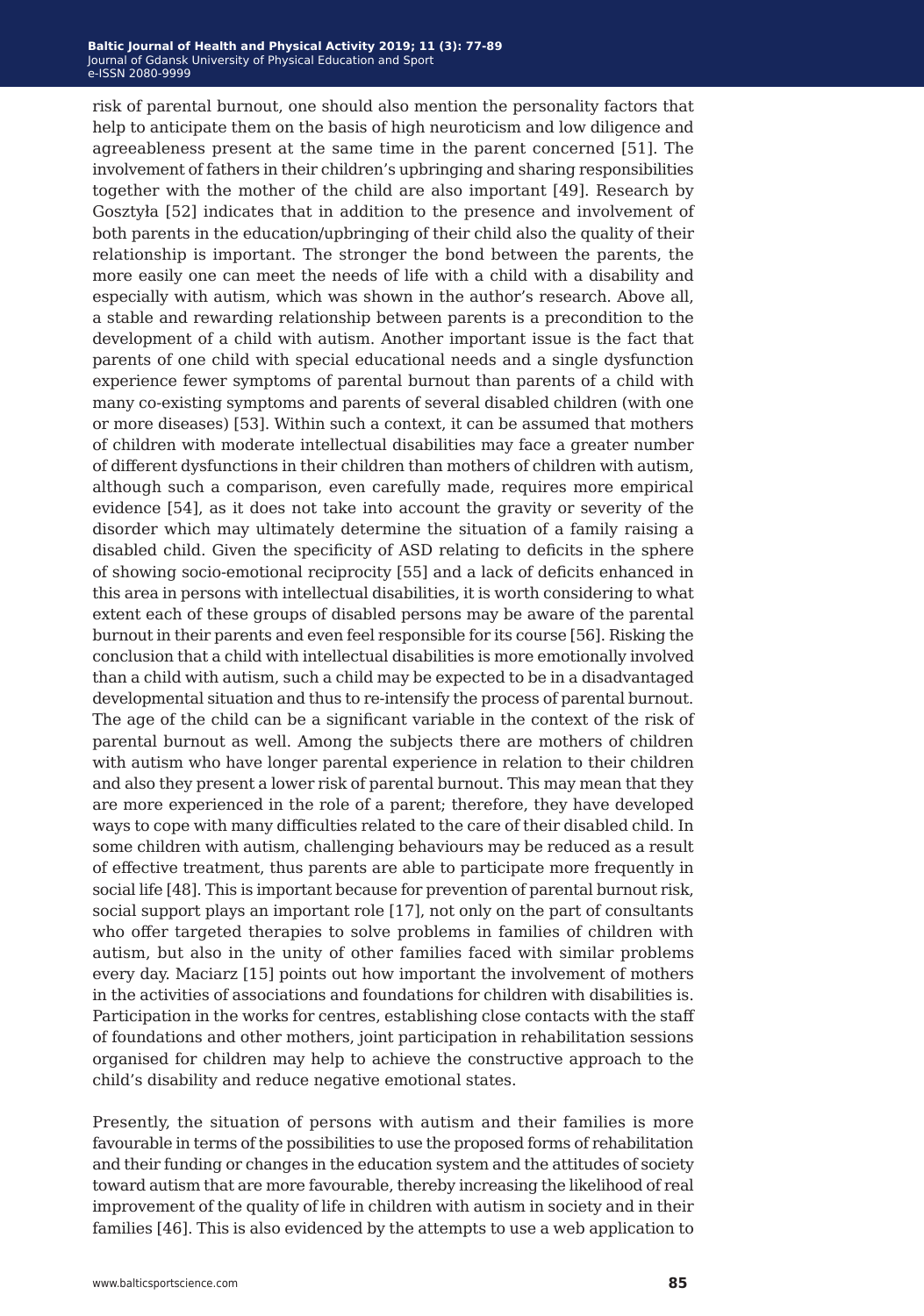support the process of therapy for a child with autism at home. These include AutismPro, a database enabling parents to assess the level of performance of their child with autism and to develop individually the program of intervention aimed at minimising their difficulties [57]. The Internet is more frequently the place where you can share, then exchange experiences connected with care and upbringing of children with autism with other mothers. Blogs that take the form of personal diaries are a particularly interesting form of mutual support provided by mothers of children with autism [58]. The discussed factors may reduce adverse effects of educational difficulties related to the specificity of autism on emotional experiences of mothers. Therefore, they are no longer exposed to such a high or very high risk of parental burnout.

Finally, the optimistic result showing the low risk of parental burnout in mothers of children with autism and intellectual disabilities can be explained in the light of research by Jakoniuk-Diallo and Kubiak [50] who point out that despite problems arising from the care of a child with a disability, the lack of support and inconvenience, there are many families experiencing positive emotions and happiness. Raising a child with a disability may be a source of satisfaction for parents who receive unconditional love from their child, provide him or her with the most favourable conditions for development and rehabilitation [59, 57].

### **conclusions**

Mothers of children with autism and mild and moderate intellectual disabilities present low levels of the risk of parental burnout, which may indicate that they are about to achieve the stage of constructive adaptation to the fact of having a child with a disability. However, special attention should be given to the possibility of an unexpected situation where mothers of children with moderate and mild intellectual disabilities will be more exposed to a high risk of parental burnout than mothers of children with autism.

Mothers raising children with moderate intellectual disabilities have a higher level of emotional exhaustion in comparison to mothers raising children with autism who due to the severity of their child's disorder choose these stress management strategies which allow them to maintain emotional balance.

Mothers of children with autism and moderate and mild intellectual disability do not differ from one another in terms of the level of helplessness, which may indicate that having a child with disabilities causes a similar experience of crisis in terms of parental competence.

This study provides knowledge that is helpful during the therapeutic intervention in families having children with intellectual disabilities or autism and is aimed to reduce the phenomenon of parental burnout.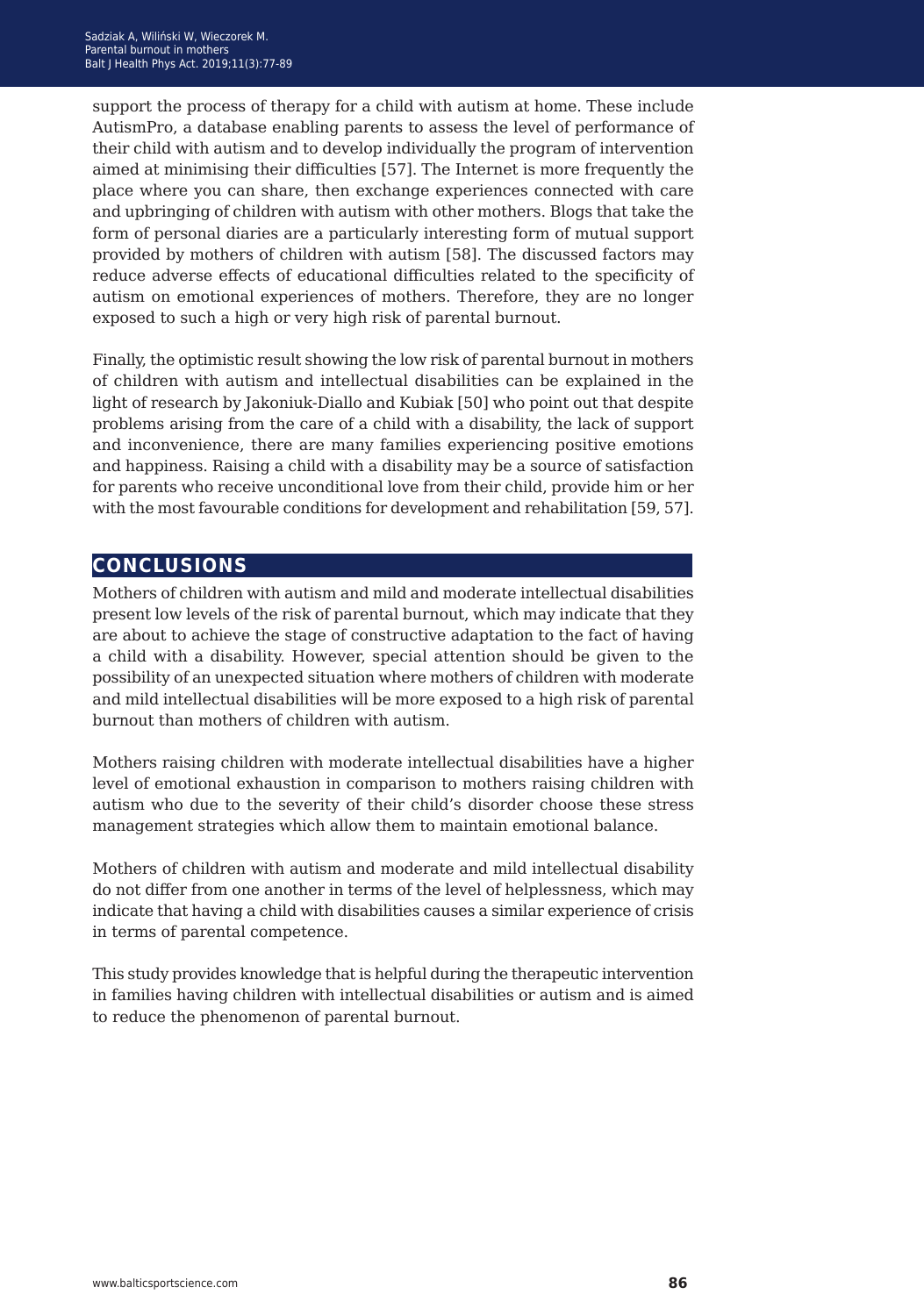#### **references**

- [1] Bujak E. Zjawisko zespołu "wypalenia się sił" u matek dzieci niepełnosprawnych [The phenomenon of the "parental burnout" syndrome in mothers of disabled children]. Rozprawy Społeczne. 2013;2(7): 112-118.
- [2] Poole J. Tackling poor parenting: a public health issue. J Fam Health. 2003;13:49-51. Polish.
- [3] Verjus, A, Boisson M. Le parent et le couple au service de la parentalité: l'apport des travaux de langue anglaise. Inform. Soc. 2005;122:130-135.
- [4] Lebert-Charron A, Dorard G, Boujut E, Wendland J. Maternal burnout syndrome: Contextual and psychological associated factors. Front Psychol. 2018;9:885.<https://doi.org/10.3389/fpsyg.2018.00885>
- [5] Hakanen JJ, Schaufeli WB, Ahola, K. The job demands resources model: a three-year cross-lagged study of burnout, depression, commitment, and work engagement. Work Stress. 2008;22:224-241. <https://doi.org/10.1080/02678370802379432>
- [6] Kraczla M. Wypalenie zawodowe jako efekt długotrwałego stresu [Professional burnout as a result of long-term stress]. Zeszyty Naukowe Wyższej Szkoły Humanitas. 2013;2:69-81. Polish.
- [7] Extedt M, Söderström M, Akerstedt T. Sleep physiology in recovery from burnout. Biologic Psychol. 2009;82(3):267-273. <https://doi.org/10.1016/j.biopsycho.2009.08.006>
- [8] Melamed S, Shiron A, Toker S, Berliner S, Shapira I. Burnout and risk of cardiovascular disease: Evidence, possible causal paths and promising research directions. Psychol Bull. 2006;132(3):327. <https://doi.org/10.1037/0033-2909.132.3.327>
- [9] Mohrem D, Swaen G, Kant J, Amelsvoort L, Borm P, Galama J. Common infections and the role of burnout in a Dutch working population. J Psychosom Res. 2003;55(3):201-208. [https://doi.org/10.1016/](https://doi.org/10.1016/S0022-3999(02)00517-2) [S0022-3999\(02\)00517-2](https://doi.org/10.1016/S0022-3999(02)00517-2)
- [10] Toppinen-Tanner S, Ahola K, Koskinen A, Vaananen A. Burnout predicts hospitalization for mental and cardiovascular disorders: 10-year prospective results from industrial sector. Stress and Health. 2009;25(4):287-296. <https://doi.org/10.1002/smi.1282>
- [11] Makowska H, Poprawa R. Radzenie sobie ze stresem w procesie budowania zdrowia [Coping with stress in the process of health-building]. In: Dolińska – Zygmunt G, editor. Podstawy psychologii zdrowia [Introduction to health psychology]. Wrocław: Wydawnictwo UW; 2001, 71-102. Polish.
- [12] Bartkowiak G. Człowiek w pracy. Od stresu do sukcesu w organizacji [Man at work. From stress to success in the organization]. Warszawa: Polskie Wydawnictwo Ekonomiczne; 2005. Polish.
- [13] Dąbrowska M. Zjawisko wypalenia wśród matek dzieci niepełnosprawnych [The phenomenon of burnout in mothers of disabled children]. Kraków: Oficyna Wydawnicza Impuls; 2005. Polish.
- [14] Sullivan RC. Siblings of autistic children. J Autism Develop Dis. 1979;9:3. [https://doi.org/10.1007/](https://doi.org/10.1007/BF01531743
) [BF01531743](https://doi.org/10.1007/BF01531743
)
- [15] Maciarz A. Macierzyństwo w kontekście zmian społecznych [Maternity in the context of social changes]. Warszawa: Wydawnictwo Akademickie Żak; 2004. Polish.
- [16] Mikolajczak M, Raes ME, Avalosse H, Roskam I. Exhausted parents: sociodemographic, child-related, parent-related, parenting and family functioning correlates of parental burnout. J Child Fam Stud. 2017;27:602-614. <https://doi.org/10.1007/s10826-017-0892-4>
- [17] Norberg AL. Burnout in mothers and fathers of children surviving brain tumour. J Clin Psychol Med Settings. 2007;14:130-137. <https://doi.org/10.1007/s10880-007-9063-x>
- [18] Dryżałowska G. Pokochaj mnie mamo! Czyli dwadzieścia dziewięć kroków do akceptacji niepełnosprawności dziecka [Love me, mum! Or twenty-nine steps towards acceptance of the child's disability]. Warszawa: Wydawnictwo Akademickie Żak; 2008. Polish.
- [19] Rusinek K. Zespół wypalenia sił u matek wychowujących dziecko z niepełnosprawnością intelektualną [Parental burnout in mothers raising children with intellectual disabilities]. Szkoła Specjalna. 2015;16– 27. Polish. <https://doi.org/10.5604/0137818x.1140350>
- [20] Mrugalska K. Rodzice i dzieci [Parents and children]. In: Olechnowicz H, editor. U źródeł rozwoju dziecka: o wspomaganiu rozwoju prawidłowego i zakłóconego [The starting point of children's development: on supporting the proper and distorted development]. Warszawa: Nasza Księgarnia; 1988, 11-35. Polish.
- [21] Karadavut K, Uneri S. Burnout, depression and anxiety levels in mothers of infants with brachial plexus injury and the effects of recovery on mothers' mental health. Eur J Obstet Gynecol Reprod Biol. 2011;15:43–47. DOI:10.1016/j.ejogrb.2011.03.001.
- [22] Lindhal Norberg A. Burnout in mothers and fathers of children surviving brain tumour. J Clin Psychol Med Settings. 2007;14:130-137. <https://doi.org/10.1016/j.ejogrb.2011.03.001>
- [23] Lindahl Norberg A, Mellgren K, Winiarski J, Forinder V. Relationship between problems related to child late effects and parent burnout after pediatric hematopoietic stem cell transplantation. Pediatr Transplant. 2014;18:302-309. <https://doi.org/10.1007/s10880-007-9063-x>
- [24] Lindström C, Aman J, Lindhal Norberg A. Increased prevalence of burnout symptoms in parents of chronically ill children. Acta Paediatr. 2010;99:427-432.<https://doi.org/10.1111/j.1651-2227.2009.01586.x>
- [25] Pisula E. Psychologiczne problemy rodziców dzieci z zaburzeniami rozwoju [Psychological problems in parents of children with developmental disorders]. Warszawa: Wydawnictwa UW; 1998. Polish.
- [26] Sekułowicz M. Matki dzieci niepełnosprawnych wobec problemów życiowych [Mothers of disabled children vs. life problems]. Wrocław: Wydawnictwo UWr; 2000. Polish.
- [27] Karwowska M. Macierzyństwo wobec dziecka niepełnosprawnego intelektualnie [Motherhood vs. intellectually disabled children]. Bydgoszcz: Wydawnictwo Uniwersytetu Kazimierza Wielkiego; 2007. Polish.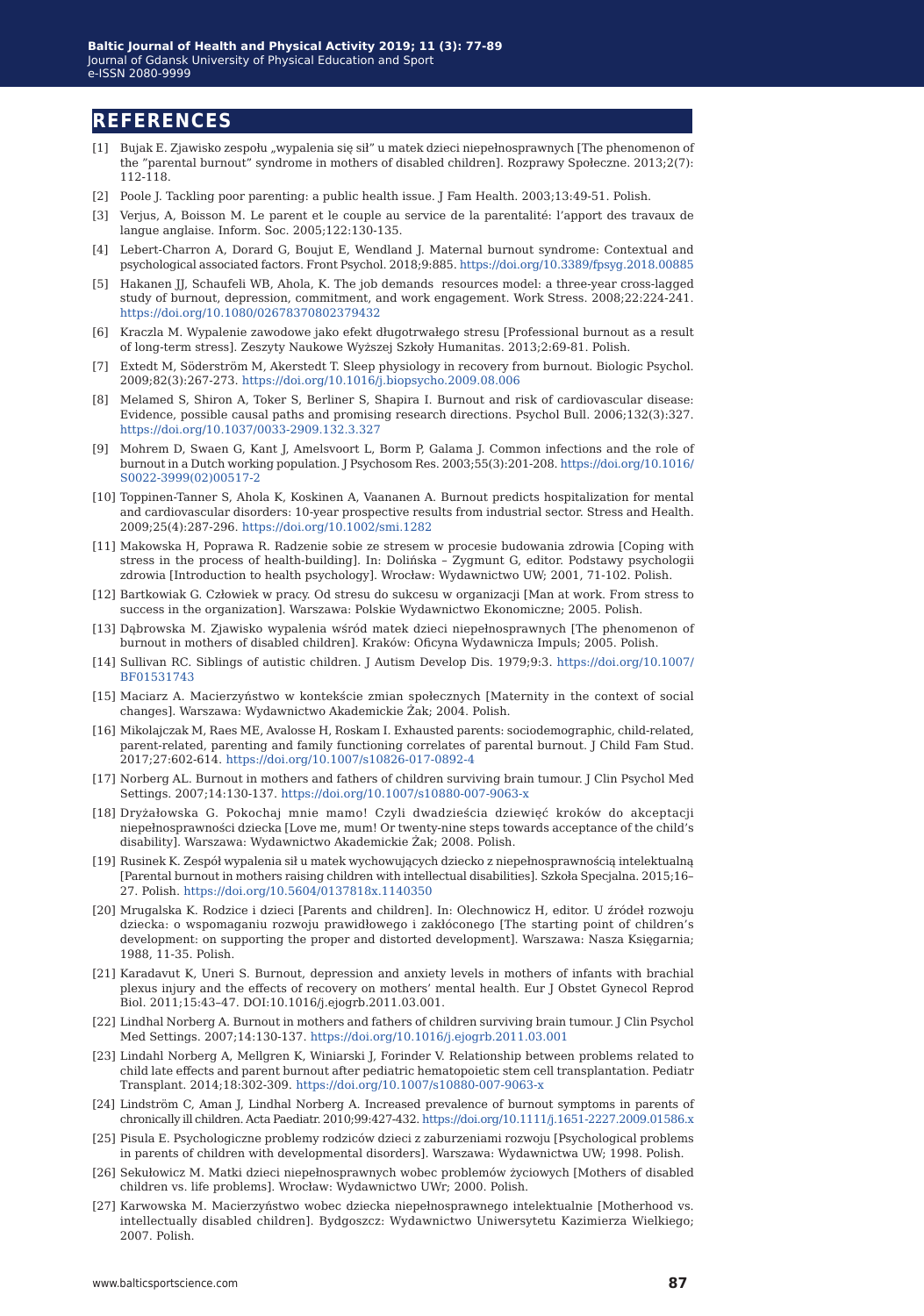- [28] Smrokowska A. Matka dziecka niepełnosprawnego [Mothers of disabled children]. Tematyk. 1995;7- 8(95):44-50. Polish.
- [29] Pisula E. Stres rodzicielski i zespół wypalenia się sił u rodziców dzieci autystycznych [Parental stress and parental burnout syndrome in parents of autistic children]. Now Pedagog. 1992;3:83-89. Polish.
- [30] Bitsika V, Sharpley C, Vell R. The buffering effect of resilience upon stress, anxiety and depression in parents of a child with an autism spectrum disorder. J Dev Phys Disabil. 2013;25(5):533-543. [https://](https://doi.org/10.1007/s10882-013-9333-5) [doi.org/10.1007/s10882-013-9333-5](https://doi.org/10.1007/s10882-013-9333-5)
- [31] Dąbrowska A, Pisula E. Parenting stress and coping styles in mothers and fathers of pre-school children with autism and Down syndrome. J Intellect Disabil Res. 2010;54(3):266-280. [https://doi.](https://doi.org/10.1111/j.1365-2788.2010.01258.x) [org/10.1111/j.1365-2788.2010.01258.x](https://doi.org/10.1111/j.1365-2788.2010.01258.x)
- [32] Pisula E. Rodzice wobec zaburzeń zdolności komunikacyjnych u dziecka z autyzmem [Parents vs. communication disorders in children with autism]. In: Tarkowska Z, Jarzębowska G, editors. Człowiek wobec ograniczeń [Man vs. limitations]. Lublin: Wydawnictwo Fundacji ORATOR; 2002, 150 Polish
- [33] Synapsis. [Available at http://www.synapsis.org.pl/autyzm/skala] [Accessed on 6 February, 2019].
- [34] Yates K, Le Couteur A. Diagnosing autism. Paediatr Child Health. 2009;19:55-59. [https://doi.](https://doi.org/10.1016/j.paed.2008.10.010) [org/10.1016/j.paed.2008.10.010](https://doi.org/10.1016/j.paed.2008.10.010)
- [35] Mucha A, Kosterna K, Chrościńska-Krawczyk M, et al. Wharton's jelly-derived mesenchymal stem cells treatment in children with autism spectrum disorder: Our first preliminary results of the clinical application in Poland. Bone Marrow Transplant. 2017;52(1):515.
- [36] Więcław A. Wypalenie sił rodzicielskich matek dzieci z niepełnosprawnością intelektualną [Parental burnout in mothers of children with intellectual disabilities]. Niepublikowana praca magisterska Akademii Wychowania Fizycznego we Wrocławiu. Unpublished master's degree thesis at University School of Physical Education in Wrocław. 2018. Polish.
- [37] Sekułowicz M, Kwiatkowski P. Wypalenie się sił u rodziców dzieci z niepełnosprawnością konstrukcja nowego narzędzia badawczego [Parental burnout in parents of children with disabilities - structure of a new research tool]. Studia Edukacyjne. 2013;25:29- 50. Polish.
- [38] Sekułowicz M. Wypalenie się sił rodziców dzieci z niepełnosprawnością [Parental burnout in parents of children with disabilities]. Wrocław: Dolnośląska Szkoła Wyższa; 2013. Polish.
- [39] Pisula E. Rodzice i rodzeństwo dzieci z zaburzeniami rozwoju [Parents and siblings of children with developmental disorders]. Warszawa: Wydawnictwo Uniwersytetu Warszawskiego; 2007. Polish.
- [40] Abbeduto L, Seltzer MM, Shattuck P, Krauss MW, Orsmond G, Murphy MM. Psychological Well Being and Coping in Mothers of Youths with Autism, Down Syndrome or Fragile X Synndrome. Am J Mental Retard. 2004;109(3):237-254. [https://doi.org/10.1352/0895-8017\(2004\)109<237:PWACIM>2.0.CO;2](https://doi.org/10.1352/0895-8017(2004)109<237:PWACIM>2.0.CO;2)
- [41] Konstantareas MM, Papageorggiou V. Effects of temperament, symptom severity and level of functioning on maternal stress in Greek children and youth with ASD. Autism. 2006;10(6):593-607. <https://doi.org/10.1177/1362361306068511>
- [42] Montes G, Halterman JS. Psychological functioning and coping among mothers of children with autism: A population based study. Pediatrics. 2007;119(5):1040-1046.<https://doi.org/10.1542/peds.2006-2819>
- [43] Baker-Ericzen MJ, Brookman-Frazee L, Stahmer L. Stress levels and adaptability in parents of toddlers with and without autism spectrum disorder. Rese Pract Person Sever Disabi. 2005;30(4):194-204. <https://doi.org/10.2511/rpsd.30.4.194>
- [44] Schieve LA, Blumberg SJ, Rice C, Visser SN, Boyle C. The relationship between autism and parenting stress. Pediatrics. 2007;119(1):114-121.<https://doi.org/10.1542/peds.2006-2089Q>
- [45] Yamada A, Suzuki M, Kato M, et al. Emotional Distress and its correlates among parents of children with pervasive developmental disorders. Psychiat Clin Neurosci. 2007;61(6):651-657. [https://doi.](https://doi.org/10.1111/j.1440-1819.2007.01736.x) [org/10.1111/j.1440-1819.2007.01736.x](https://doi.org/10.1111/j.1440-1819.2007.01736.x)
- [46] Szmania L. Doświadczenia emocjonalne rodziców dzieci z autyzmem [Emotional experiences in parents of children with autism]. Interdyscyp Kont Pedag Specj.2014;5:69-91. Polish. [https://doi.](https://doi.org/10.14746/ikps.2014.5.05) [org/10.14746/ikps.2014.5.05](https://doi.org/10.14746/ikps.2014.5.05)
- [47] Dudek M. Radzenie sobie ze stresem rodziców dzieci z autyzmem [Coping with stress in parents of children with autism]. Interdyscyp Kont Pedag Specj. 2017;19:133-152. [https://doi.org/10.14746/](https://doi.org/10.14746/ikps.2017.19.08) [ikps.2017.19.08](https://doi.org/10.14746/ikps.2017.19.08)
- [48] Grosztyła T, Prokopiak A. Poczucie osamotnienia u rodziców dzieci z zaburzeniami ze spektrum autyzmu oraz dzieci z niepełnosprawnością intelektualną [Loneliness and isolation in parents of children with autism spectrum disorders and children with intellectual disabilities]. Psychoterapia. 2017;3(182): 81-92. Polish
- [49] Goldenberg H, Goldenberg I. Terapia rodzin [Family therapy]. Kraków: Wydawnictwo Uniwersytetu Jagiellońskiego; 2006. Polish.
- [50] Jakoniuk-Diallo A, Kubiak H. O co pytają rodzice dzieci z niepełnosprawnością? [What do parents of children with disabilities ask about]? Warszawa: Wydawnictwo Difin SA; 2010. Polish.
- [51] Vigouroux SL, Scola C, Raes ME, Mikolajczak M, Roskam I. The big five personality traits and parental burnout: Protective and risk factors. Personal Individ Diff. 2017;119:116-219. [https://doi.](https://doi.org/10.1016/j.paid.2017.07.023) [org/10.1016/j.paid.2017.07.023](https://doi.org/10.1016/j.paid.2017.07.023)
- [52] Gosztyła T. Marriage satisfaction of parents of children with autism. Introductory exploration of the problem among Polish married couples rearing children with autism. Fides et Ratio. 2015;4(24): 228-247.
- [53] Gérain P, Zech E. Does informal caregiving lead to parental burnout? Comparing parents having (or not) children with mental and physical issues. Front Psychol. 2018;9:884. [https://doi.org/10.3389/](https://doi.org/10.3389/fpsyg.2018.00884) [fpsyg.2018.00884.](https://doi.org/10.3389/fpsyg.2018.00884)